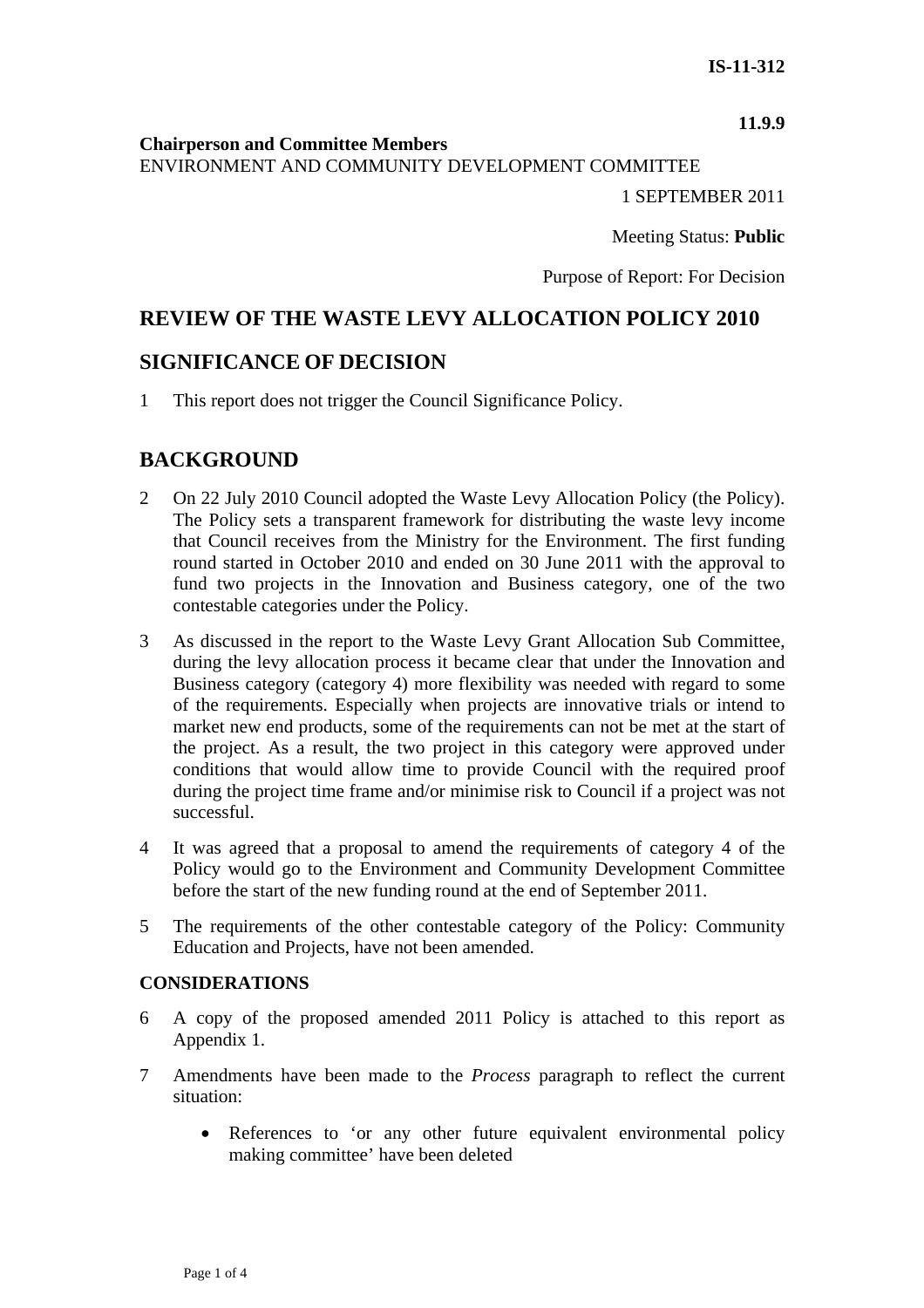- the 'Waste Levy Allocation Sub Committee' has been named and
- 'two other councillors' has been replaced by 'two Community Board members', reflecting the current sub committee members.
- 8 Amendments to Category 4 A and B are shown in *italics* at Appendix 1 and have been made to allow for more flexibility as to what is required by Council as 'proof' or 'evidence' on a case by case basis
- 9 For Category 4 A, New technology proposals, the amendments are:
	- Added 'a proposal that includes'
	- Full concept and proof has been amended to 'description and/or proof'
	- Added a third bullet point to clarify the requirement for business development and added 'a programme for business development of the end product/results of the project/trail'
- 10 For Category 4B, Businesses using proven existing technologies and processes , the amendments are:
	- evidence of a contract has been amended to 'evidence that access to necessary waste streams is secured';
	- the 'review and independent sign off of assumptions around waste stream costs, end-use market and projected revenue, current and projected operating costs' requirement has been split into:
		- o The requirement to provide those assumptions; and
		- o The option for Council to require review and (independent) sign off of these assumptions;
	- The 'review and independent sign off provision for contingencies and structured response to rising waste resource costs and/or end-use market failure' has been split into:
		- o The requirement to make provisions for contingencies (…) and
		- o The option for Council to require 'review and (independent) sign off on these provisions.
- 11 The amendments have been made because it may be unreasonable to require the applicant to provide a review and independent sign off and also may pose too high a threshold for applying because of associated costs. Council can now assess on a case by case basis whether it is a priority to receive a review and sign off and whether that needs to be done by an independent third party, depending on the size of the proposed project, the type of project, risks to Council and the amount of funding that is being applied for.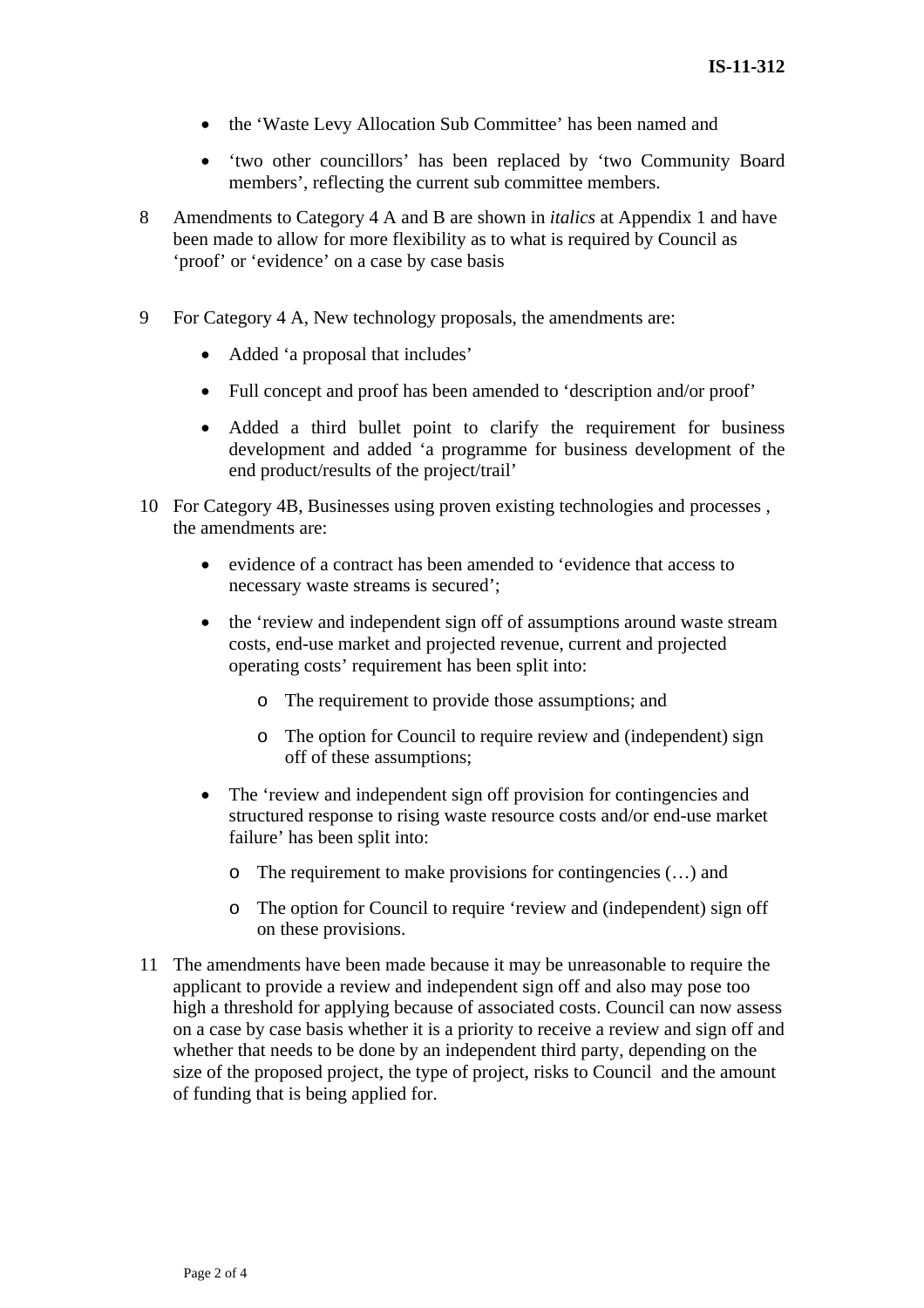### Financial Considerations

12 There are no financial considerations as the Levy Grants process is fully funded from Waste Levy income received from the Ministry for the Environment.

#### Legal Considerations

13 The Waste Minimisation Act 2008 requires that waste levy money is spent on 'matters to promote or achieve waste minimisation and in accordance with the Waste Mangement and Minimisation Plan (Section 32 WMA)'. The Policy provides for this.

### Delegation

14 The Committee may make a decision under the following delegation:

Part B.1.7.

*'authority to develop (within any wider existing strategic framework) policies and work programmes that support the social, economic, environmental and cultural wellbeing of the community'*.

#### Consultation

15 No public consultation has been carried out as this is a relatively minor change to the policy process rather than to the overall intent of the Policy.

#### Publicity Considerations

16 The latest version of the Policy will be published on the Council website under Solid Waste Services and Recycling information.

## **RECOMMENDATIONS**

17 That the Environment and Community Development Committee approves the amendments to the Waste Levy Allocation Policy 2010 as detailed in Report IS-11-312 and Appendix 2 to that report.

| <b>Report prepared by:</b>          | Approved for submission by: |                |                       |
|-------------------------------------|-----------------------------|----------------|-----------------------|
| Nienke Itjeshorst                   | Sean Mallon                 |                |                       |
| <b>Solid Waste Services Manager</b> | Group<br><b>Services</b>    | <b>Manager</b> | <b>Infrastructure</b> |